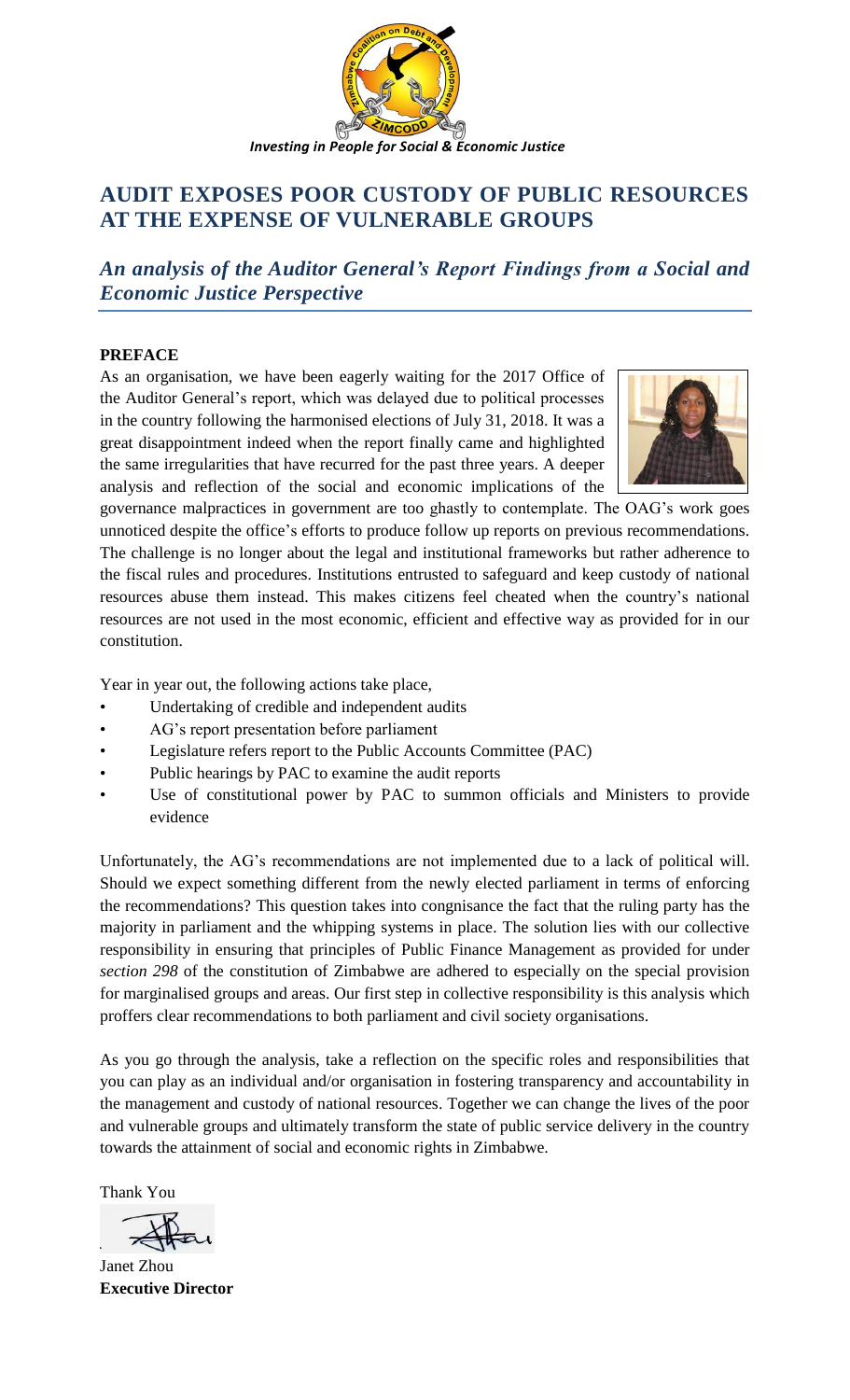## **1.0 Introduction and Background**

In spite of robust legal and constitutional provisions on PFM and the Office of the Auditor General's (OAG) role in reinforcing transparency and accountability in management of public funds, economic governance has remained a challenge for Zimbabwe. Comparatively, over the years, the expenditure and non-expenditure irregularities have increased across ministries, an indication that the Auditor General's report is not being fully utilised. Common issues arising from the 2017 Auditor General's report include abuse of financial systems and fiscal rules, failure to reconcile financial transactions, poor book keeping, poor maintenance of accounting records, violation of treasury instructions, poor budgetary control, poor asset management, untimely posting of financial transactions, failure to recover amounts owed to government departments, wasteful and overstated expenditure, violation of procurement procedures, poor service delivery, diversion of resources from both funds and appropriation accounts, failure to recover debts owed to government departments and untimely payments to suppliers of goods and services. Most of these errors have been recurrent since 2015. This has serious implications on the social and economic rights of citizens especially the right to education, health, food and water, right to life and rights of special interest groups including the rights of women, children, the elderly, and persons with disabilities as enshrined under part 2 of the Constitution of Zimbabwe Amendment (No. 20) Act 2013.

Despite the growing public interest in the findings of the AG's report, there has been a lack of political will to enforce the recommendations, hold the perpetrators accountable and enforce appropriate penalties and disciplinary action. This has resulted in increasing public mistrust and therefore, low tax compliance considering that the government is misusing and abusing national resources. The government, thus, has a daunting task to restore the public confidence and the first step is addressing the recommendations of the AG's report.

## **2.0Human Rights Implications**

By virtue of paying taxes, the citizens are entitled to the basic human rights as enshrined in the national constitution. The table below shows some of the ways in which resources were misused as reported by the AG's reports for 2016 and 2017. When combined, the financial irregularities for 2017 exceeded the 2016 figure by \$36.4 million. This shows that the Ministries are reluctant to implement not only the recommendations of the Auditor General but also to adhere to laid down laws and procedures of public finance management.

| <b>Financial Irregularity</b><br><b>Amount</b>         |               |              |
|--------------------------------------------------------|---------------|--------------|
|                                                        | 2016          | 2017         |
| Variances between Public Finance Management System and | \$3 016 107   | \$19 114 509 |
| <b>Sub Paymaster General</b>                           |               |              |
| Advance of Money from Fund Accounts to Parent Ministry | \$894 251     | \$1 769 421  |
| Outstanding Amounts to Suppliers of Goods and Services | \$65 945 456  | \$84 085 505 |
| <b>Unsupported Expenditure</b>                         | \$27 101 167  | \$8 315064   |
| Poor Budgetary Control                                 | \$69 161 624  | \$61 695 986 |
| Violation of Procurement Regulations                   | \$3788495     | \$1 025 384  |
| Amounts not Collected from Debtors                     | \$133 897975  | \$91 409 864 |
| <b>Grand Total</b>                                     | \$303 805 075 | \$267 415733 |

The Auditor General's report was presented against the backdrop of a budget deficit of US\$2.5 billion which far exceeded the targeted 715.4 million. There is growing concern over the rising government expenditure which amounted to US\$6.3 billion against the planned US\$4.1 billion as of September 2018<sup>1</sup>. This implies a US\$2.2 billion expenditure over-run resulting from over expenditure on capital and Net-Lending, employment costs and interest on debt repayment<sup>2</sup>. It is ironic that the country experienced such levels of expenditure over run concurrently with the outbreak of cholera and typhoid which was contained with support from well-wishers.

### **2.1The Poor and Vulnerable Groups Suffer the Most**

Whilst section 30 of the Constitution of Zimbabwe requires that the State must take all practical measures; within the limits of the resources available to it; to provide social security and social

 $\overline{\phantom{a}}$ 

<sup>&</sup>lt;sup>1</sup> Hon. Professor Mthuli Ncube, Minister of Finance and Economic Development, Presentation at the 2018 Pre-

Budget Seminar, 8 November 2018

 $2$  Ibid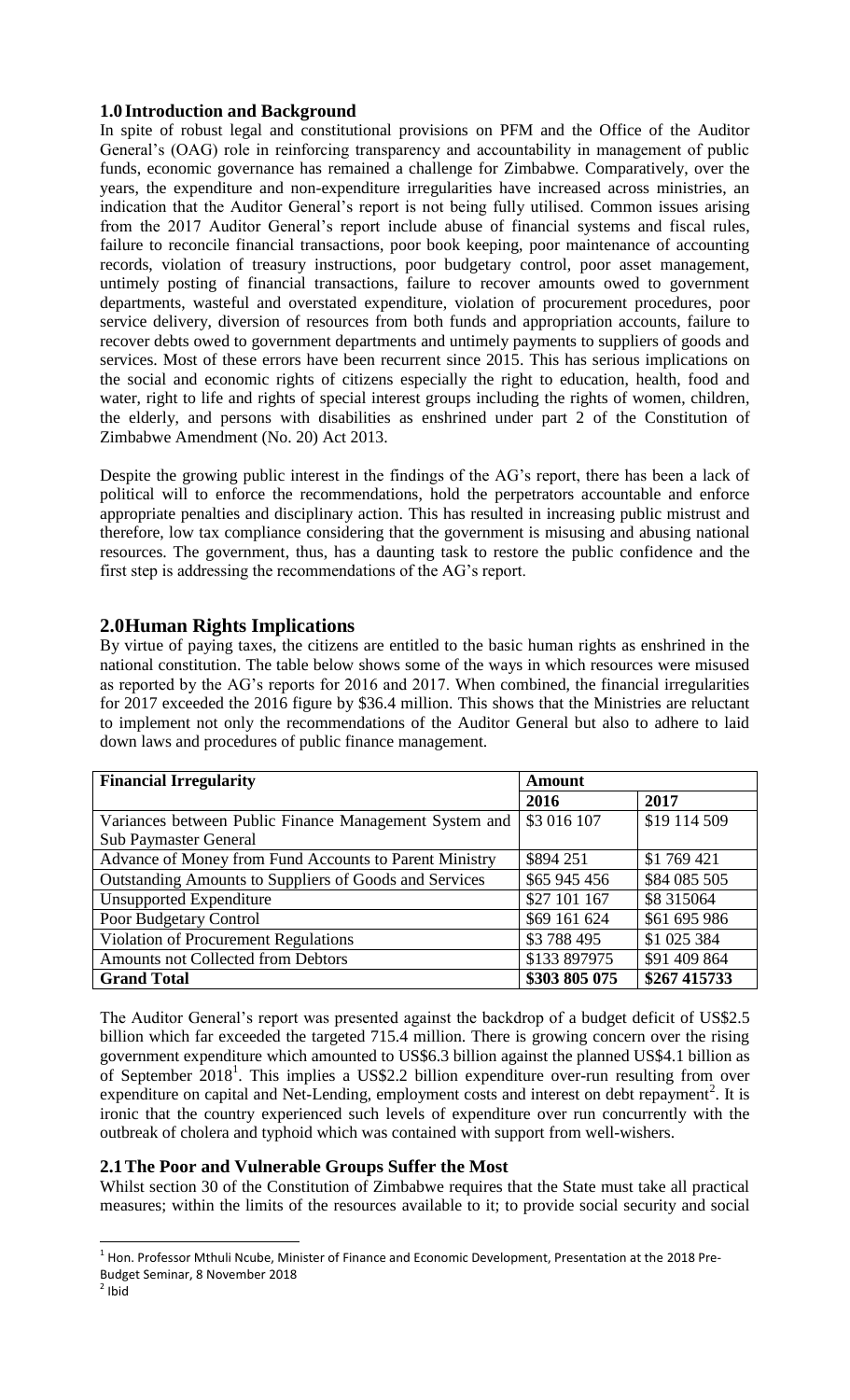care to those who are in need, social service delivery is compromised. The Ministry of Public Service Labour and Social Welfare which is mandated to reduce poverty and enhance selfreliance through the provision of social protection services to vulnerable and disadvantaged groups in Zimbabwe has a recurrent record of diverting resources from special funds earmarked for the vulnerable groups which include children, older persons and disabled persons to other government programmes. Out of the US\$1.8 billion diverted by government departments in 2017, about 58% were funds diverted from the funds administered by the Ministry of Public Service Labour and Social Welfare as follows;

| <b>Name of Fund/Programme</b>                             | <b>Amount Borrowed from Fund in</b> |
|-----------------------------------------------------------|-------------------------------------|
|                                                           | 2017                                |
| Public Service Training Loan Fund                         | \$203 646                           |
|                                                           |                                     |
| Disabled Persons Fund                                     | \$316717                            |
| National Rehabilitation Welfare Fund                      | \$14 662                            |
| Child Welfare Fund                                        | \$5 5 21                            |
| <b>National Drought Fund</b>                              | \$221 166                           |
| <b>Public Services Amenities Fund</b>                     | \$219756                            |
| <b>Basic Education Assistance Module (BEAM) Programme</b> | \$48 578                            |
| <b>Total</b>                                              | \$1 030 046                         |

To make matters worse, expenditures from the borrowed funds were incurred outside the Public Finance Management System. It is important to note that the query was also raised in the 2016 AG's report. As of January 2017, the balance brought forward was \$1 374 446. In 2017, the Ministry further borrowed \$1 030 046 and managed to reimburse \$911 051, leaving a balance of \$1 493 441. At this rate, if no corrective action is taken, the Ministry will continue borrowing from the fund accounts while further marginalizing the vulnerable groups. Paradoxically, the school fees and levy arrears for the children under the Basic Education Assistance Module (BEAM) programme had accumulated to \$81.7 million as of 31 December 2017. This means that, the abuse of resources from the fund accounts compromises the education sector. Equally, the Ministry owes about \$7.2 million to several health institutions under the Health Assistance Programme. The Programme is supposed to benefit the vulnerable and indigent people and failure to pay means that the health sector is compromised. The consequences go beyond the intended beneficiaries but rather the entire education and health sectors. Moreover, the Public Assistance Fund and the Older Persons Fund are owed \$184 029 and \$53 666 respectively which were carried over from 2016.

The resources for social service delivery were not only diverted but rather abused as well. About 85% of the funds disbursed to Provincial and District drought relief offices were used for administrative purposes such as travelling, subsistence allowances, vehicle hire, fuel and stationary among other incidental costs, leaving only 15% towards purchase of rice and maize. In Gutu (Masvingo Province) and Mount Darwin, the beneficiaries were being asked to pay \$5 per 50kg bag of maize for transport, security and offloading. The accountabilities for the drought relief programme are in shambles, leaving room for misappropriation and abuse at the expense of the poor who constitute 72% of the Zimbabwean population. The citizens are being shortchanged in spite of the several taxes that are paid to government and are supposed to cater for their needs.

### **2.2Supporting Private Sector at the Expense of Citizens**

Whilst section 76 of the Constitution of Zimbabwe guarantees that every citizen and permanent resident of Zimbabwe has the right to have access to basic health-care services, including reproductive health-care services, some sections of the public hospitals are being privatized. In the case of Marondera Provincial Hospital, mortuary services are charged at \$9 and \$6 for adults and infants respectively. Doves Funeral Services (Pvt) Ltd which is supposed to remit 10% of the proceeds to the hospital and maintain and procure new refrigerators has not remitted anything in that regard. The citizens no longer access X-ray services, full blood count, liver function tests among others for free after privatization. People's lives are threatened since these services are only accessible to the economically advantaged citizens. In hospitals that offer the services for free, the equipment constantly breaks down and/or there are no technicians to operate the machines. This is in violation of both the national constitution and article 12 of the International Covenant on Economic, Social and Cultural Rights (ICESCR) on the right to health. A combination of the privatisation of the health sector and lack of systems to monitor the private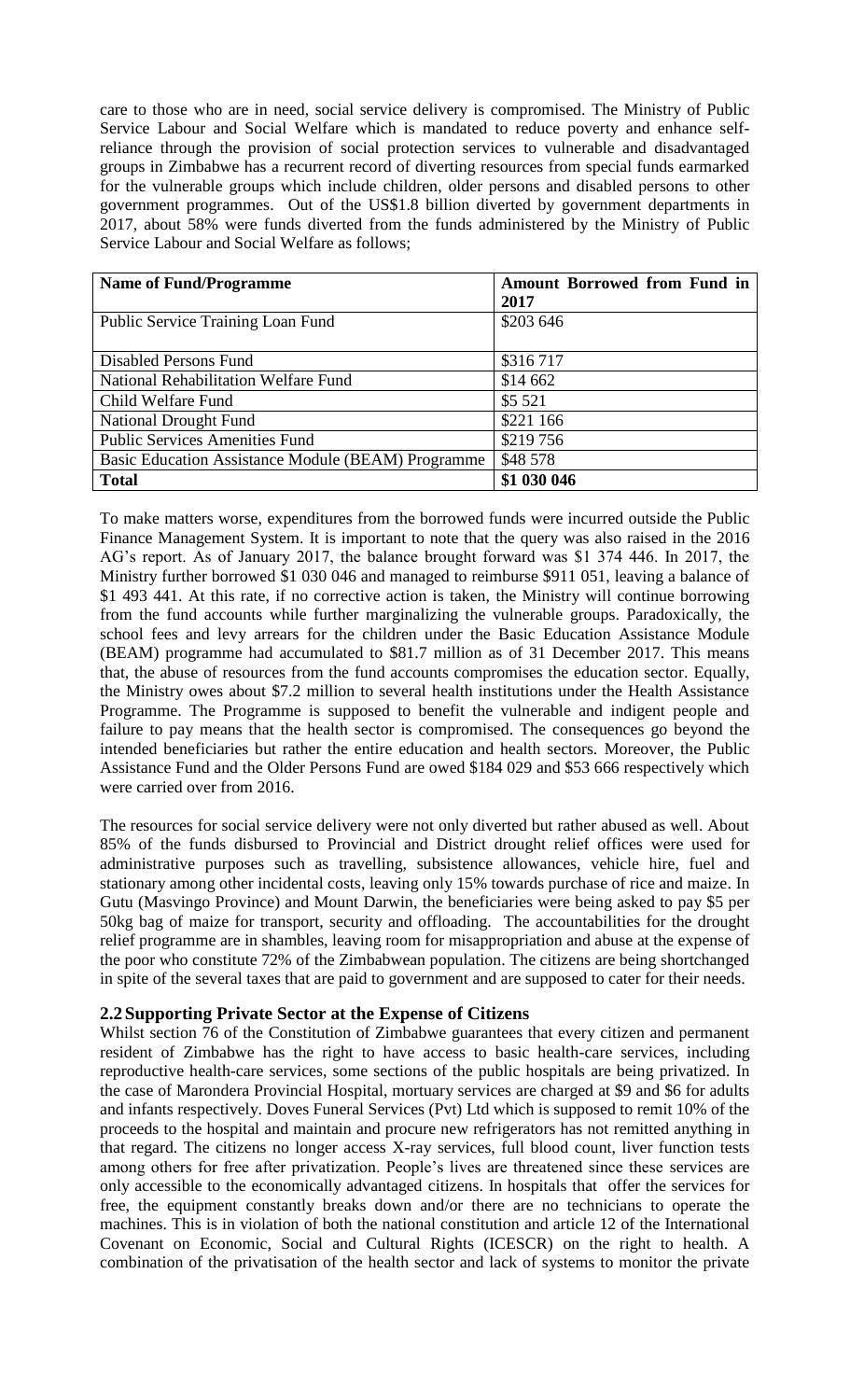sector intervention is a recipe for disaster. The private players optimize on that at the expense of both the government and the citizens.

## **2.3Gaps in Debt Management**

The country's debt position puts the country in a very vulnerable position. The country's indebtedness obscures the country's ability to fulfil its human rights obligations to the citizenry. The debt situation undermines human rights in Zimbabwe through diversion of resources from basic social services and policy conditionalities attached to international debt relief mechanisms which undermine the country's ownership of national development strategies. This will not only affect the current generation but future generations as well if the debt situation is not addressed.

At a time when the government is exploring for a debt management strategy for Zimbabwe, the Ministry of Finance and Economic Development presented varying amounts for debt repayments as follows;

| $\cdots$               | <b>PFMS</b> Repayments | <b>Payment Schedule</b> | Statement of Public |
|------------------------|------------------------|-------------------------|---------------------|
|                        | (US\$)                 | (US\$)                  | Debt (US\$)         |
| Foreign<br>Debt        | 770 501 788            | 47 080 592              | 149 603 104         |
| Principal Repayment    |                        |                         |                     |
| Foreign Debt Interest  | 770 501                | 24 25 6 24 2            | 31 020 801          |
| Paid                   |                        |                         |                     |
| <b>Borrowing Costs</b> | 98 139                 | 413 937                 |                     |
| Debt<br>Domestic       | 758 591 206            | 756 090 826             | 738 491 554         |
| Principal Repayment    |                        |                         |                     |
| Debt<br>Domestic       | 113 879 193            | 100 755 287             | 64 155 214          |
| <b>Interest Paid</b>   |                        |                         |                     |
| <b>Total</b>           | \$899 848 827          | \$1 002 218 524         | \$919 115 459       |

### **Debt Repayment as at 31 December 2016**

Determining the correct debt figures is very difficult considering that the closing balance for external and domestic debt as at December 31 2015 and January 1 2016 differed by \$44 887 008 and that the treasury bills are not properly recorded; some of which have been issued without serial numbers. Furthermore a failure to calculate the compounded penalty interest charges on loans has a risk of understating the penalty interests considering that the figures presented by the Ministry shows negative penalty interest charges for some foreign loans. The Ministry of Finance should strengthen the Zimbabwe Aid and Debt Management Office in order for them to fully execute their mandate.

ZIMCODD has been calling for a comprehensive Ddebt Audit to ascertain the correct amounts owed as well as assessing the legality of the debt. Without proper reconciliation of the three accounts, it is difficult to ascertain the correct amounts owed to the creditors.

## **2.3.1 Assumption of Debts amid Governance Challenges**

The Government has plans to assume debts owed by Air Zimbabwe, Civil Aviation Authority (CAAZ) and the National Railways of Zimbabwe (NRZ) amid governance challenges and malpractices in these institutions. The government should not condone corruption by transferring the burden from these institutions to the citizens when it is clear on how the institutions are being mismanaged. The same officials who oversaw the demise of these institutions continue to run them despite the rot. Prior to assuming parastatal debts, serious considerations should be made based on the material issues raised in the Auditor general's reports as follows;

| <b>State Owned Enterprise</b> |           | <b>Issues Raised</b>                                                                                     |
|-------------------------------|-----------|----------------------------------------------------------------------------------------------------------|
| Civil Aviation Authority      | $\bullet$ | Domestic debt of \$165.5 million                                                                         |
| of Zimbabwe (CAAZ)            |           | External debt amounting to \$100.8 million                                                               |
|                               |           | Procurement of cellphones for board members worth \$6 265<br>without the approval of the parent Ministry |
|                               |           | Paid \$419 677 to Creative Systems for furniture in 2015, but                                            |
|                               |           | only furniture worth \$28 614 delivered                                                                  |
| Air Zimbabwe                  |           | • Debt exceed \$334 million                                                                              |
|                               |           | As of 2010,                                                                                              |
|                               |           | Current liabilities exceeded current assets by \$104.4 million                                           |
|                               |           | Collusion between management team and their insurance broker                                             |